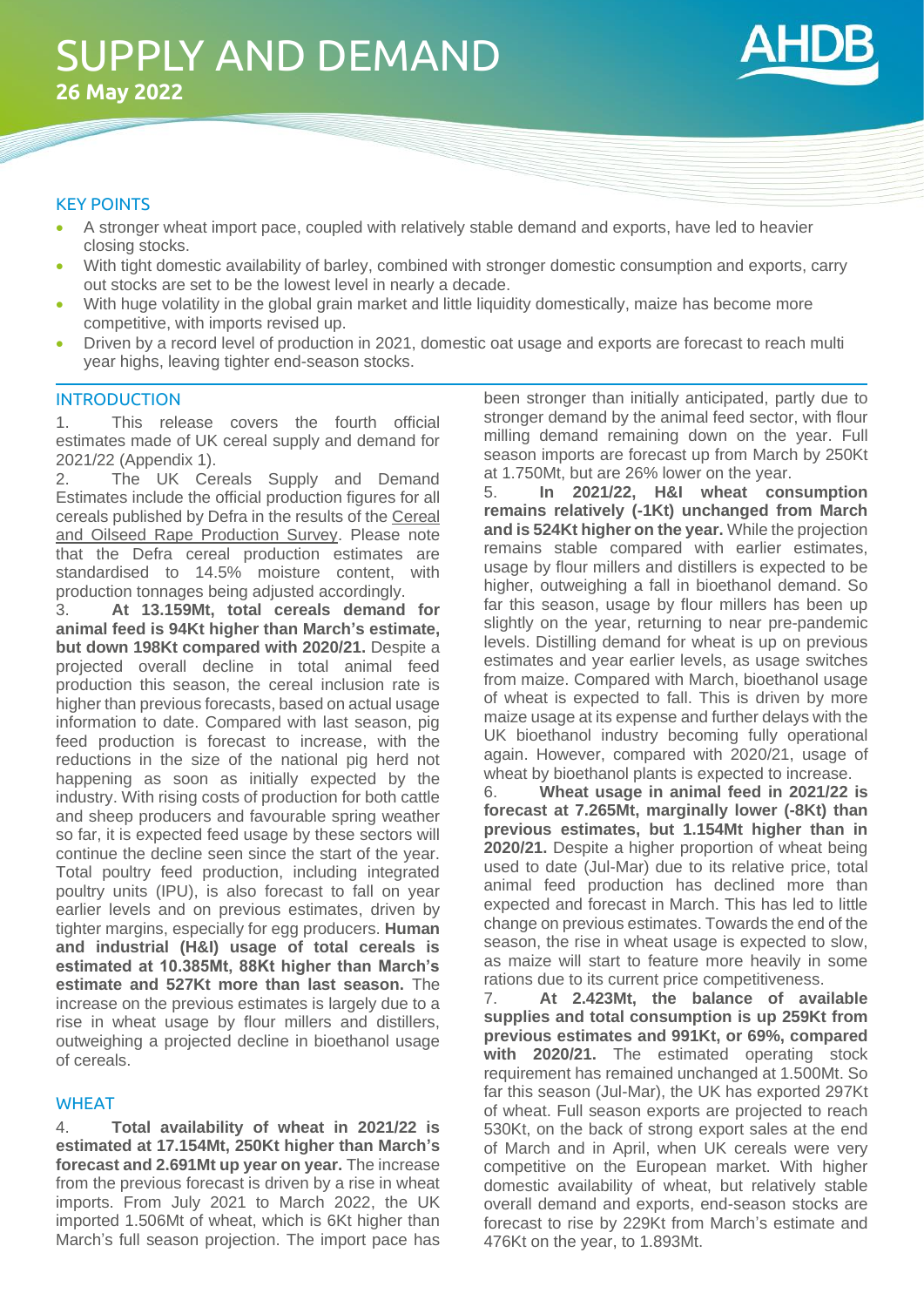# **BARLEY**

8. **Total available supplies of barley in 2021/22 are estimated at 8.089Mt, unchanged from March, but 1.473Mt, or 15%, lower year on year.** As with previous estimates, the decline on the year is driven by a reduction in output, due to a smaller spring barley area being planted for harvest 2021. Barley imports are forecast at 70Kt, 19Kt lower than 2020/21.

9. **At 1.896Mt, H&I barley usage is relatively unchanged (+4Kt) from March's forecast, but 175Kt higher than 2020/21.** Barley usage by the brewing, malting and distilling sector (BMD) remains strong as demand continues to return to prepandemic levels. Any possible impact of the current 'cost of living crisis' is not expected to affect barley usage by the BMD sector in 2021/22, but is a watch point going forward.

10. **Usage of barley in animal feed is forecast to decline by 22Kt on previous estimates and 1.156Mt on the year, at 4.154Mt.** So far this season (Jul-Mar), GB feed compounders and IPUs have used 14% less barley in rations than the same period last season. The further reduction in usage compared with previous estimates is due to barley becoming less price competitive compared with wheat, as supply has become tighter domestically. It is expected that barley usage will continue to fall for the rest of the season.

11. **The balance of supply and demand for barley in 2021/22 is 18Kt higher than March's estimate, but 486Kt down on 2020/21 levels.** From July 2021 to March 2022, the UK exported 616Kt of barley. Barley trade is expected to be relatively strong during the last quarter of the season. Therefore, full season exports are now forecast at 765Kt, 15Kt up on the previous estimate. With a tight balance and relatively strong exports, end-season stocks remain at the lowest levels since 2012/13, at 1.054Mt.

# MAIZE

12. **At 2.394Mt, total availability of maize is 201Kt up from previous estimates, but 687Kt (22%) lower than in 2020/21.** The increase from March is driven by a rise in projected imports. To date (Jul-Mar), the UK has imported 1.557Mt of maize, 29% down on the same period last season. Full season maize imports are forecast at 2.184Mt, 201Kt higher than March's estimate, but 676Kt lower year on year. The increase from March is due to a rise in demand by both the animal feed and bioethanol sectors during the last quarter of the season. With the ongoing volatility in global grain markets due to the war in Ukraine, imported maize has now become more price competitive compared with other imported grains, especially into Northern Ireland.

13. **In 2021/22 H&I demand for maize is estimated at 854Kt, 97Kt up on March's forecast, but 157Kt down on 2020/21 levels.** With maize becoming more competitive domestically over the past month, it is expected that maize usage by the bioethanol industry will be higher during the last quarter of the season than initially expected. Likewise, the decline in maize usage by distillers is expected to slow. **The usage of maize in animal feed is forecast to be 74Kt higher than in March, but 305Kt down on year earlier levels.** During quarter four of 2021/22, more maize is expected to be included in some rations at the expense of wheat, particularly in Northern Ireland.

14. **At 300Kt, the balance of maize supply and demand is 30Kt higher than earlier forecasts, but 225Kt lower than levels recorded in 2020/21.** If realised, this would be the tightest maize balance since 2015/16. Exports are pegged at 100Kt, 38Kt lower on year, while closing stocks are forecast at 200Kt, 20Kt up from March, but 11Kt down year on year.

# **OATS**

15. **In 2021/22, available supplies of oats are unchanged from March's estimate and 133Kt higher year on year.** As with previous estimates, the increase on the season is driven by record production levels. Oat imports are forecast at 20Kt, unchanged from March and on the year.

16. **H&I usage of oats in 2021/22 is estimated at 516Kt, down 12Kt from March, and 14Kt lower on the year.** Usage by oat millers was down for the first half of the season, but increased on year earlier levels in the third quarter and is expected to remain up on the year in quarter four. **Usage of oats in animal feed is pegged at 504Kt, 50Kt higher than previous estimates and 109Kt up on 2020/21.** Due to its availability and relative price to other feed grains this season, more oats have been included in compound feed rations and it is expected that more has been fed on farm.

17. **At 236Kt, the balance of oat availability and consumption is 39Kt down on March, but 37Kt up on the year.** With a substantial domestic crop this season, UK oats have been competitive on the export market. Full season exports have been revised up by 25Kt from earlier forecasts, to 125Kt. If realised, this would be the highest volume exported in 19 years. With higher exports forecast and stronger domestic demand, closing stocks of oats are projected to fall by 64Kt from March, to 111Kt.

18. Appendix II shows cumulative usage and trade data to end-March. This release and related information can be found at [ahdb.org.uk/cereals](https://ahdb.org.uk/cereals-oilseeds-markets)[oilseeds-markets.](https://ahdb.org.uk/cereals-oilseeds-markets)

# **CEREALS & OILSEEDS**

While the Agriculture and Horticulture Development Board seeks to ensure that the information contained within this document is accurate at the time of printing, no warranty is given in respect thereof and, to the maximum extent permitted by law, the Agriculture and Horticulture Development Board accepts no liability for loss, damage or injury howsoever caused (including that caused by negligence) or suffered directly or indirectly in relation to information and opinions contained in or omitted from this document.<br>© Agriculture and Horticulture Development Board 2022, All © Agriculture and Horticulture Development Board 2022. All rights reserved.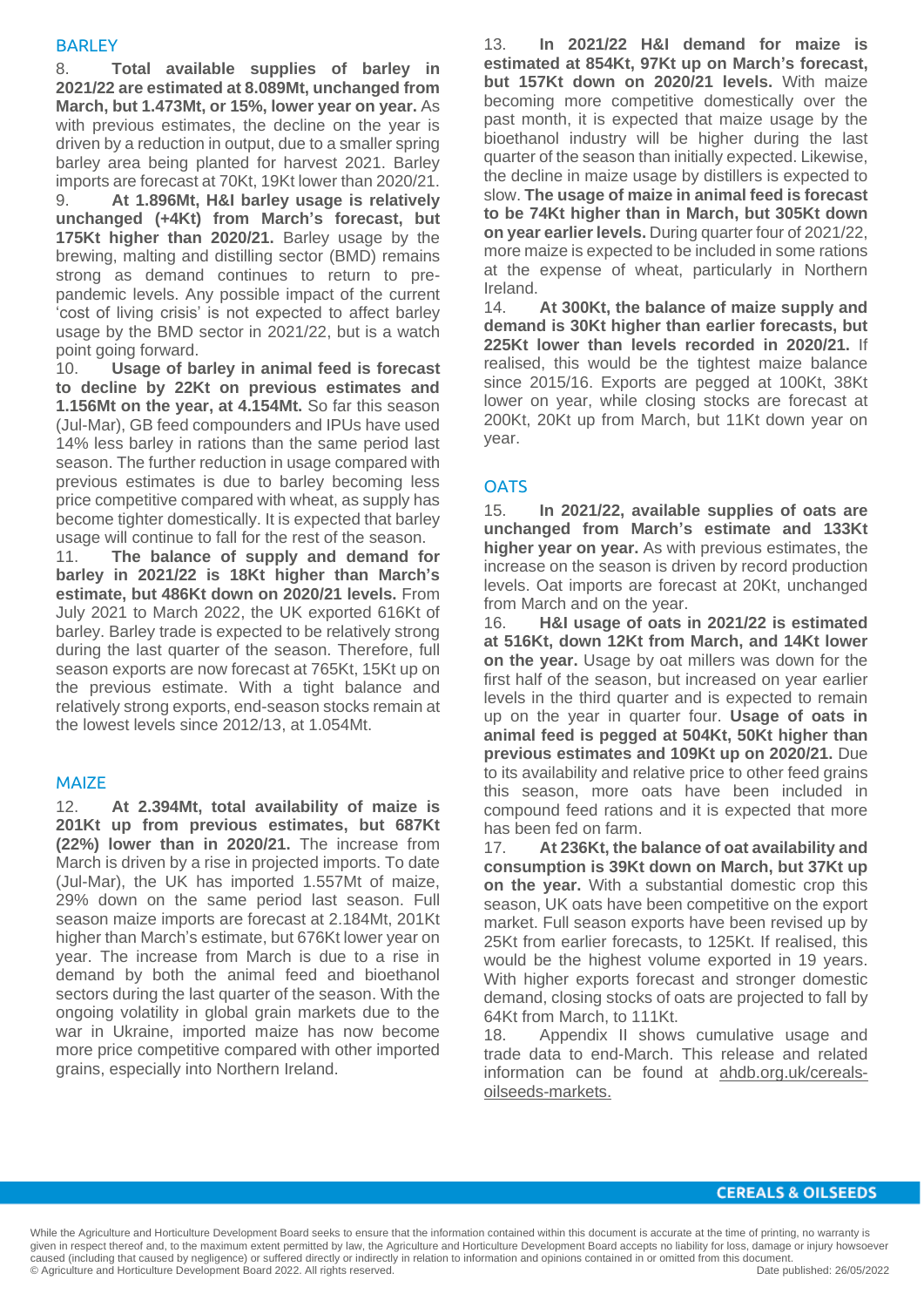**Appendix I**

## **UK CEREAL SUPPLY AND DEMAND ESTIMATES (a) Estimates made in May 2022**

|      | Thousand tonnes<br>July to June crop years                            |                               |          |          |                |               |          |                 |          |         |          |          |          |          |          |               |                 |
|------|-----------------------------------------------------------------------|-------------------------------|----------|----------|----------------|---------------|----------|-----------------|----------|---------|----------|----------|----------|----------|----------|---------------|-----------------|
|      |                                                                       | <b>WHEAT</b><br><b>BARLEY</b> |          |          |                |               |          |                 |          |         |          |          |          |          |          |               |                 |
|      |                                                                       | 2016/17                       |          |          |                |               |          | <b>Absolute</b> | %        | 2016/17 |          |          |          |          |          | Absolute      | $\%$            |
|      |                                                                       | 2020/21                       | 2018/19  | 2019/20  | 2020/21        | 2021/22       | 2021/22  | change          | change   | 2020/21 | 2018/19  | 2019/20  | 2020/21  | 2021/22  | 2021/22  | change        | change          |
|      |                                                                       | average                       | estimate | estimate | estimate       | <b>Mar-22</b> | $May-22$ | <b>Mar-22</b>   | on 20/21 | average | estimate | estimate | estimate | $Mar-22$ | $May-22$ | <b>Mar-22</b> | on 20/21        |
| (1)  | Opening stocks                                                        | 2,122                         | 1,718    | 1.911    | 2,438          | 1,416         | 1.416    |                 | $-42%$   | 1.199   | 1,076    | 1,091    | 1.357    | 1,058    | 1,058    |               | $-22%$          |
| (2)  | Production                                                            | 13,73'                        | 13,555   | 16,225   | 9,658          | 13,988        | 13,988   |                 | 45%      | 7,300   | 6,510    | 8,048    | 8,117    | 6,961    | 6.961    |               | $-14%$          |
| (3)  | <b>Imports</b>                                                        | 1,772                         | 1,858    | 988      | 2,367          | 1,500         | 1,750    | 250             | $-26%$   | 88      | 70       | 70       | 89       | 70       | 70       |               | $-21%$          |
| (4)  | <b>Total availability</b>                                             | 17,626                        | 17,131   | 19,123   | 14,463         | 16,904        | 17,154   | 250             | 19%      | 8,587   | 7,657    | 9,210    | 9,562    | 8,089    | 8,089    |               | $-15%$          |
| (5)  | Human and industrial consumption (b)                                  | 7,279                         | 6,969    | 6,932    | 6,594          | 7,119         | 7.118    | $-1$            | 8%       | 1,829   | 1,901    | 1,778    | 1,722    | 1,893    | 1,896    |               | 10%             |
| (5a) | (of which home grown)                                                 | 6,226                         | 5,918    | 6.169    | 5,108          | 5,999         | 6,050    | 50              | 18%      | n/a     | n/a      | n/a      | n/a      | n/a      | n/a      |               | $n/\varepsilon$ |
| (6)  | Usage as animal feed (c)                                              | 7,165                         | 7,402    | 7.560    | 6,111          | 7.273         | 7.265    | $-8$            | 19%      | 4.147   | 3,582    | 4.144    | 5.310    | 4,175    | 4,154    | $-22$         | $-22%$          |
| (6a) | (of which home grown)                                                 | 6,478                         | 6,652    | 7,060    | 5,361          | 6,723         | 6,665    | $-58$           | 24%      | n/a     | n/a      | n/a      | n/a      | n/a      | n/a      | n/a           | $n/\varepsilon$ |
| (6b) | (of which compounders)                                                | 4,080                         | 4,164    | 4,320    | 3,648          | 4,119         | 4.081    | $-39$           | 12%      | 1.374   | 1,172    | 1,399    | 1.887    | 1,590    | 1,546    |               | $-18%$          |
| (6c) | (of which integrated poultry units)                                   | 1,175                         | 1,155    | 1,185    | 1,082          | 1,148         | 1,158    | 10              | 7%       | 71      | 50       | 44       | 147      | 85       | 82       | $-3$          | $-44%$          |
| (7)  | Seed (d)                                                              | 265                           | 281      | 215      | 278            | 278           | 278      |                 | 0%       | 193     | 187      | 223      | 185      | 185      | 185      |               | 0%              |
| (8)  | Other                                                                 | 69                            | 68       |          | 48             | 70            | 70       |                 | 46%      | 37      | 33       | 40       | 41       | 35       | 35       |               | $-15%$          |
| (9)  | <b>Total domestic consumption</b>                                     | 14,777                        | 14,720   | 14,788   | 13,031         | 14,740        | 14,731   | -9              | 13%      | 6,206   | 5,703    | 6,185    | 7,257    | 6,288    | 6,270    | $-18$         | $-14%$          |
| (10) | Balance (4) - (9)                                                     | 2,848                         | 2,411    | 4,336    | 1,432          | 2,164         | 2,423    | 259             | 69%      | 2,381   | 1,954    | 3,025    | 2,305    | 1,801    | 1,819    | 18            | $-21%$          |
| (11) | Exports (e)                                                           | 731                           | 358      | 1.205    | 205            | 500           | 530      | 30              | 159%     | 1.214   | 863      | 1,790    | 1.290    | 750      | 765      | 15            | $-41%$          |
| (12) | Intervention stocks (e)                                               |                               | $\sim$   | $-$      | $\overline{a}$ | $\sim$        | $\sim$   |                 |          | $\sim$  | $\sim$   |          |          | $\sim$   |          |               |                 |
| (13) | Commercial end-season stocks (e)                                      | 1,848                         | 1,911    | 2.438    | 1,416          | 1,664         | 1.893    | 229             | 34%      | 1.137   | 1,091    | 1,357    | 1,058    | 1,051    | 1.054    |               | 0%              |
| (14) | (of which estimated operating stock requirement) (f)                  | 1,552                         | 1,550    | 1,550    | 1,500          | 1,500         | 1,500    |                 |          | 776     | 780      | 790      | 780      | 800      | 800      |               | 3%              |
| (15) | (of which free stock) (a)                                             | 296                           | 361      | 888      |                | 164           | 393      | 229             |          | 361     | 311      | 567      | 278      | 251      | 254      |               | $-9%$           |
| (16) | Surplus available for either export or free stock (10)-(12)-(14)-(18) | 1,027                         | 720      | 2,093    |                | 664           | 923      | 259             |          | 1,576   | 1,174    | 2,356    | 1,568    | 1,001    | 1,019    | 18            | $-35%$          |
| (17) | 2020/21 operating stock deficit (13)-(14)**                           |                               |          |          | $-84$          |               |          |                 |          |         |          |          |          |          |          |               |                 |
| (18) | Residual (10)-(11)-(13)                                               |                               | 142      | 693      | $-189$         |               |          |                 |          |         |          | $-121$   | $-44$    |          |          |               |                 |

|      |                                   | <b>MAIZE</b> |          |          |                          |          |          |                 | <b>OATS</b>   |         |          |          |          |          |          |                 |          |
|------|-----------------------------------|--------------|----------|----------|--------------------------|----------|----------|-----------------|---------------|---------|----------|----------|----------|----------|----------|-----------------|----------|
|      |                                   | 2016/17      |          |          |                          |          |          | Absolute        | $\frac{9}{6}$ | 2016/17 |          |          |          |          |          | <b>Absolute</b> |          |
|      |                                   | 2020/21      | 2018/19  | 2019/20  | 2020/21                  | 2021/22  | 2021/22  | change          | change        | 2020/21 | 2018/19  | 2019/20  | 2020/21  | 2021/22  | 2021/22  | change          | change   |
|      |                                   | average      | estimate | estimate | estimate                 | $Mar-22$ | $May-22$ | $Mar-22$        | on 20/21      | average | estimate | estimate | estimate | $Mar-22$ | $Mav-22$ | $Mar-22$        | on 20/21 |
| (1)  | Opening stocks                    | 240          | 247      | 313      | 222                      | 211      | 211      |                 | $-5%$         | 113     | 138      | 116      | 106      | 147      | 147      |                 | 38%      |
| (2)  | Production                        |              |          |          |                          |          |          |                 |               | 930     | 850      | 1.076    | 1.031    | 1,123    | 1,123    |                 | 9%       |
| (3)  | Imports                           | 2,418        | 2,825    | 2,376    | 2,860                    | 1,983    | 2,184    | 201             | $-24%$        | 24      | 32       | 18       | 20       | 20       | 20       |                 | 0%       |
| (4)  | <b>Total availability</b>         | 2,659        | 3.072    | 2,689    | 3,082                    | 2,193    | 2.394    | 201             | $-22%$        | 1.066   | 1,020    | 1.210    | 1,157    | 1.290    | 1,290    |                 | 11%      |
| (5)  | Human and industrial consumption  | 765          | 800      | 800      | 1.011                    | 757      | 854      | 97              | $-16%$        | 536     | 536      | 553      | 531      | 528      | 516      | $-12$           | $-3%$    |
| (5a) | (of which home grown)             |              |          | $\sim$   | $\overline{\phantom{a}}$ |          |          |                 |               | 509     | 500      | 537      | 513      | 511      | 497      | $-14$           | $-3%$    |
| (6)  | Usage as animal feed              | 1,368        | 1,573    | 1,362    | 1,542                    | 1,163    | 1.237    | 74              | $-20%$        | 316     | 302      | 346      | 394      | 453      | 504      | 50              | 28%      |
| (6a) | (of which home grown)             |              |          |          |                          |          |          |                 |               | 316     | 302      | 346      | 394      | 453      | 504      | 50              | 28%      |
| (7)  | Seed                              |              |          |          |                          |          |          |                 |               |         | 25       | 29       |          | 28       | 28       |                 | 0%       |
| (8)  | Other (h)                         |              |          |          |                          |          |          |                 | 0%            |         |          |          |          |          |          |                 | 20%      |
| (9)  | <b>Total domestic consumption</b> | 2,137        | 2,377    | 2,166    | 2,557                    | 1,923    | 2,094    | 171             | $-18%$        | 881     | 867      | 933      | 958      | 1,016    | 1,054    | 39              | 10%      |
| (10) | <b>Balance (4) - (9)</b>          | 521          | 696      | 523      | 525                      | 270      | 300      | 30 <sup>°</sup> | $-43%$        | 185     | 153      | 276      | 199      | 275      | 236      | $-39$           | 19%      |
| (11) | Exportable surplus                | 161          | 188      | 135      | 138                      | 90       | 100      | 10 <sup>1</sup> | $-28%$        | 49      | 37       | 120      | 41       | 100      | 125      | 25              | 204%     |
| (12) | Commercial end-season stocks      | 253          | 313      | 222      | 211                      | 180      | 200      | 20              | $-5%$         | 124     | 116      | 106      | 147      | 175      | 111      | $-64$           | $-25%$   |
| (13) | Residual (10)-(11)-(12)           |              | 194      | 166      | 176                      |          |          |                 |               |         |          | 50       | 11       |          |          |                 |          |

### **Links connect to relevant Defra/AHDB data pages**

**Due to rounding, totals may not agree with the sum of individual items**

\* Change not meaningful

\*\* Due to the highly unusual nature of this seasons hugely reduced wheat production figure, an extra line is included in the balance sheet to show the operating stock deficit.

(a) These are revised during the year. Figures rounded to the nearest 1000 tonnes.

(b) Defra updated the registry for the UK flour millers survey in spring 2016, the wheat H&I usage has been adjusted to take account of this change.

(c) Animal feed usage has been split by sector. Note, other users are only included in the total.

(d) Seed numbers have been updated based on a number of assumptions, calculated for the purposes of the balance sheets only.

(e) Split of exports, intervention and total commercial end-season stocks only published for historical seasons.

(f) Estimated operating stocks requirement is a calculated estimate of the minimum tonnage that users of grain require to get through to a point at which new crop can be utilised.

(g) Free stock is the stock available after both exports and estimated operating stock requirements have been fulfilled.

(h) 2014/15 new format: Maize demand in "Other food use" has been added to the H&I total for maize. This was previously included in the "Other" category.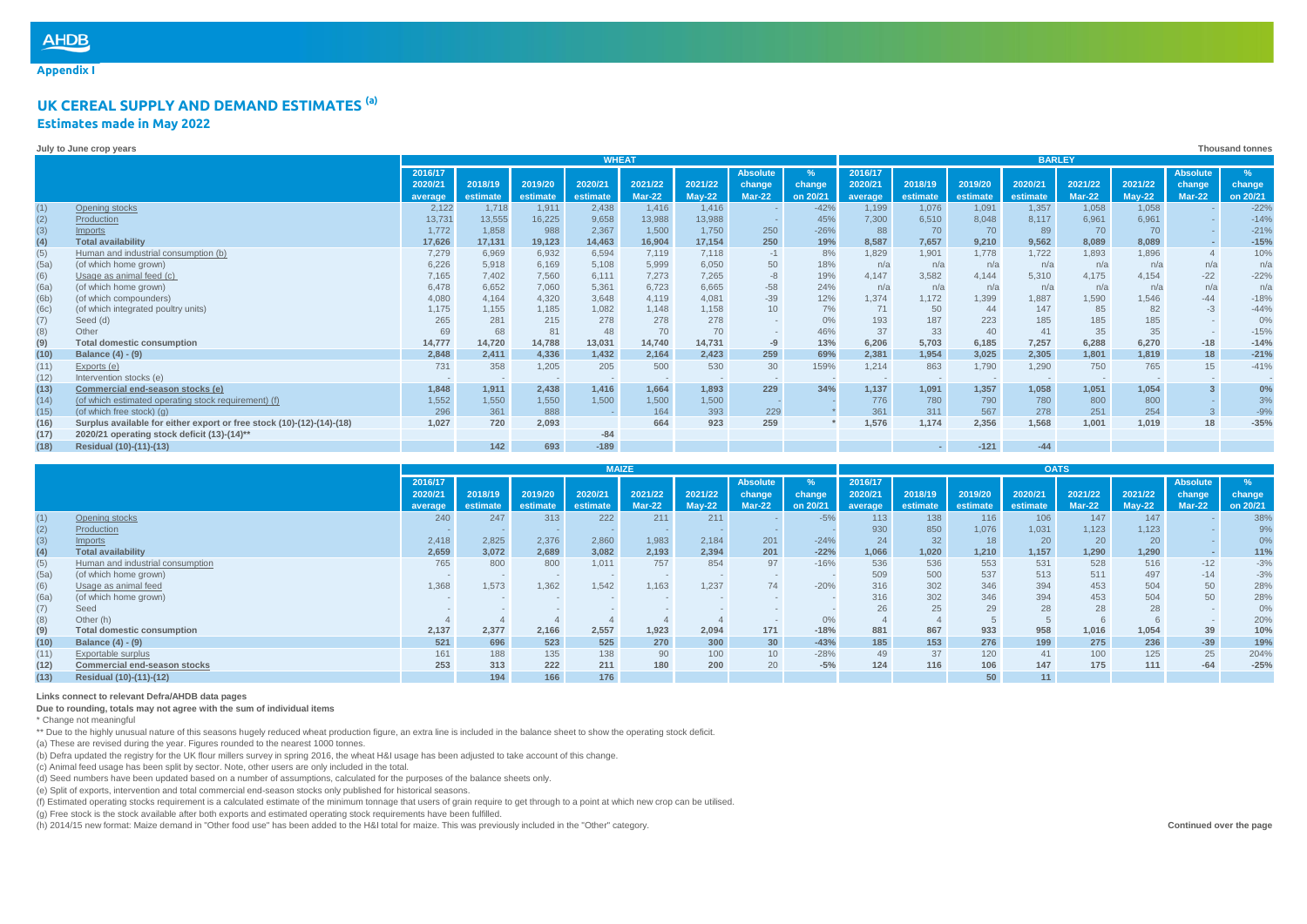|           |                                     | <b>OTHER CEREALS (i)</b> |                |                         |                          |                          |                          |                          |               |  |  |  |
|-----------|-------------------------------------|--------------------------|----------------|-------------------------|--------------------------|--------------------------|--------------------------|--------------------------|---------------|--|--|--|
|           |                                     | 2016/17                  |                |                         |                          |                          |                          | Absolute                 | $\frac{9}{6}$ |  |  |  |
|           |                                     | 2020/21                  | 2018/19        | 2019/20                 | 2020/21                  | 2021/22                  | 2021/22                  | change                   | change        |  |  |  |
|           |                                     | average                  | estimate       | estimate                | estimate                 | $Mar-22$                 | $May-22$                 | $Mar-22$                 | on 20/21      |  |  |  |
| (1)       | Opening stocks                      | 5                        |                |                         | $5 -$                    |                          |                          |                          | $-22%$        |  |  |  |
| (2)       | Production                          | 145                      | 169            | 168                     | 156                      | 297                      | 297                      |                          | 90%           |  |  |  |
| (3)       | <i>Imports</i>                      | 3                        | 3              |                         |                          |                          |                          |                          | $-37%$        |  |  |  |
| (4)       | <b>Total availability</b>           | 152                      | 177            | 174                     | 164                      | 303                      | 303                      |                          | 85%           |  |  |  |
| $(5+6)$   | H&I and animal feed                 | 144                      | 169            | 166                     | 156                      | 296                      | 296                      |                          | 90%           |  |  |  |
| $(5a+6a)$ | (of which home grown)               | 142                      | 166            | 165                     | 155                      | 293                      | 293                      |                          | 89%           |  |  |  |
| (7)       | Seed                                | 3                        | 3              | 3                       | 3                        | 3                        | 3                        |                          | 0%            |  |  |  |
| (8)       | Other                               |                          |                |                         |                          |                          |                          |                          |               |  |  |  |
| (9)       | <b>Total domestic consumption</b>   | 147                      | 172            | 169                     | 159                      | 299                      | 299                      |                          | 88%           |  |  |  |
| (10)      | Balance (4) - (9)                   | 5 <sup>5</sup>           | 5 <sup>5</sup> | 5 <sup>5</sup>          | 5 <sup>1</sup>           | 4                        | 4                        |                          | $-23%$        |  |  |  |
| (11)      | Exportable surplus                  |                          |                | $\sim$                  |                          | $\overline{\phantom{a}}$ | $\sim$                   | $\overline{\phantom{a}}$ | $-1$          |  |  |  |
| (12)      | Intervention stocks                 | $\sim$                   | $\sim$         | $\qquad \qquad =\qquad$ | $\overline{\phantom{a}}$ | $-$                      | $\overline{\phantom{a}}$ | $\sim$                   |               |  |  |  |
| (13)      | <b>Commercial end-season stocks</b> | 5 <sup>1</sup>           | 5 <sup>5</sup> | 5 <sup>5</sup>          | 4                        | $\overline{4}$           | 4                        | $\blacksquare$           | $-12%$        |  |  |  |

|             |                                                                       | <b>TOTAL CEREALS</b> |          |                          |          |                          |                          |                 |          |  |  |
|-------------|-----------------------------------------------------------------------|----------------------|----------|--------------------------|----------|--------------------------|--------------------------|-----------------|----------|--|--|
|             |                                                                       | 2016/17              |          |                          |          |                          |                          | <b>Absolute</b> | $\%$     |  |  |
|             |                                                                       | 2020/21              | 2018/19  | 2019/20                  | 2020/21  | 2021/22                  | 2021/22                  | change          | change   |  |  |
|             |                                                                       | average              | estimate | estimate                 | estimate | <b>Mar-22</b>            | $May-22$                 | $Mar-22$        | on 20/21 |  |  |
| (1)         | Opening stocks                                                        | 3,679                | 3.184    | 3.437                    | 4.128    | 2,836                    | 2,836                    |                 | $-31%$   |  |  |
| (2)         | Production                                                            | 22,105               | 21,085   | 25,517                   | 18,962   | 22,369                   | 22,369                   |                 | 18%      |  |  |
| (3)         | <b>Imports</b>                                                        | 4,306                | 4,789    | 3,453                    | 5,337    | 3.574                    | 4,025                    | 451             | $-25%$   |  |  |
| (4)         | <b>Total availability</b>                                             | 30,090               | 29,058   | 32,407                   | 28,428   | 28,779                   | 29,230                   | 451             | 3%       |  |  |
| (5)         | H&I (wheat, barley, maize, oats) (h)                                  | 10.409               | 10,206   | 10.063                   | 9,858    | 10.296                   | 10,385                   | 88              | 5%       |  |  |
| (6)         | Animal feed (wheat, barley, maize oats) (h)                           | 12,996               | 12,858   | 13.412                   | 13.357   | 13.065                   | 13,159                   | 94              | $-1%$    |  |  |
| $(5a + 6a)$ | Other cereals (H&I and animal feed)                                   | 144                  | 169      | 166                      | 156      | 296                      | 296                      |                 | 90%      |  |  |
| (7)         | Seed                                                                  | 487                  | 496      | 470                      | 494      | 494                      | 494                      |                 | 0%       |  |  |
| (8)         | Other                                                                 | 114                  | 109      | 130                      | 98       | 115                      | 115                      |                 | 17%      |  |  |
| (9)         | <b>Total domestic consumption</b>                                     | 24,149               | 23,838   | 24,241                   | 23,962   | 24,266                   | 24,449                   | 183             | 2%       |  |  |
| (10)        | Balance (4) - (9)                                                     | 5,941                | 5,220    | 8,165                    | 4,465    | 4,513                    | 4,781                    | 268             | 7%       |  |  |
| (11)        | Exports                                                               | 2,156                | 1,446    | 3,249                    | 1,676    | 1,440                    | 1,520                    | 80              | $-9%$    |  |  |
| (12)        | Intervention stocks                                                   |                      |          | $\overline{\phantom{a}}$ |          | $\overline{\phantom{a}}$ | $\overline{\phantom{a}}$ | $\sim$          | ٠        |  |  |
| (13)        | <b>Commercial end-season stocks</b>                                   | 3,367                | 3,437    | 4,128                    | 2,836    | 3.073                    | 3,261                    | 188             | 15%      |  |  |
| (14)        | Estimated operating stock requirement (wheat & barley only)           | 2,328                | 2,330    | 2,340                    | 2,280    | 2,300                    | 2,300                    |                 | 1%       |  |  |
| (15)        | Free stock for wheat and barley***                                    | 657                  | 673      | 1,455                    | 278      | 415                      | 647                      | 232             | 133%     |  |  |
| (16)        | Surplus available for either export or free stock (10)-(12)-(14)-(17) | 3,613                | 2,553    | 5,038                    | 2,232    | 2,213                    | 2,481                    | 268             | 11%      |  |  |
| (17)        | Residual (10)-(11)-(13)                                               |                      | 336      | 788                      | $-46$    |                          |                          |                 |          |  |  |

Source: AHDB, Defra

Links connect to relevant Defra/AHDB data pages<br>Due to rounding, totals may not agree with the sum of individual items<br>(i) Includes mainly rye, triticale and mixed grain.<br>\* Change not meaningful<br>\*\*\* Free stock figure in to